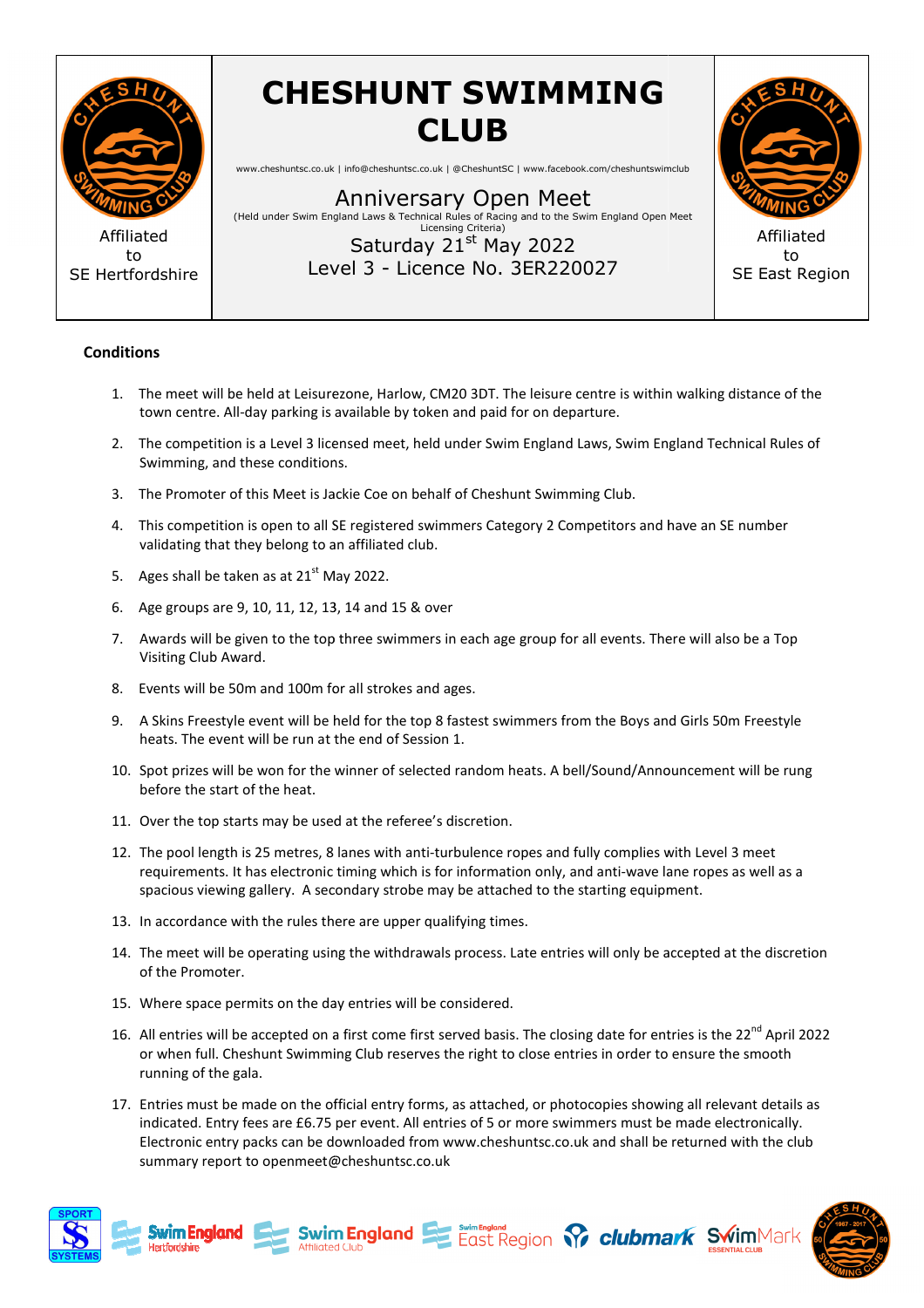

Affiliated to SE Hertfordshire

## **CHESHUNT SWIMMING CLUB**

www.cheshuntsc.co.uk | info@cheshuntsc.co.uk | @CheshuntSC | www.facebook.com/cheshuntswimclub

Anniversary Open Meet<br>(Held under Swim England Laws & Technical Rules of Racing and to the Swim England Open Meet) Licensing Criteria)

Level 3 - Licence No. 3ER220027 Saturday 21<sup>st</sup> May 2022



to SE East Region

- 18. No refund of entry fees will be given unless the reason is on medical grounds. A Doctors Certificate must be produced.
- 19. Results will be posted on the club website and will be supplied to British Swimming for entry into the national ranking database.
- 20. Competitors will be listed in the programme in graduated time order, slowest first.
- 21. All events will be decided on a 'Timed Finals' basis.
- 22. Only swimmers, officials, and accredited coaches/team managers will be allowed on poolside.
- 23. Swimmers in the first event must report to the marshalling area 10 minutes prior to the start of the session. All other swimmers must report to the marshalling area when requested to by the announcer.<br>24. Coaches' pass other swimmers must report to the marshalling area when requested to by the announcer.
- 24. Coaches' passes, costing £15.00, will only be available in advance. This entitles the holder to a programme, food between sessions and results if requested. Only Coaches and SE DBS registered Team Managers will be permitted poolside. his entitles the holder to a programme,<br>E DBS registered Team Managers will b<br>d Procedures, any parents or carers of
- 25. In accordance with the Swim England Child Safeguarding Policies and Procedures, any parents or carers of swimmers under the age of 18 who wish to take photographic or video images are requested to focus on their own child as much as reasonably possible and to avoid including other children in those images. Should you have any concerns about photography or filming please bring them to the attention of the promoter.
- 26. Participants and spectators are requested to follow the Swim England guidelines for photography and use of have any concerns about photography or filming please bring them to the attention of the promoter.<br>Participants and spectators are requested to follow the Swim England guidelines for photography and use of<br>photographs on s 19 Section 2 provides guidance on the use of social networking (page 72 72-75) and guidance on photography 19 Section 2 provides guidance on the use of social networking (page 72-75) and guidance on photography<br>(page 76–77). https://www.swimming.org/swimengland/wavepower-child-safeguarding-for-clubs/ . Both sets of guidance apply if social media platforms are being used to share images or recordings either after the meet or during live streaming of the event.
- 27. No photography is permitted in changing rooms. Any person found to be contravening this condition will be required to leave the competition and venue without refund.
- 28. Official Photography: There may be a photographer in attendance.
- 29. Poolside: Pool shoes and clothing are essential for all competitors, as swimmers will not be allowed in the spectator's area in wet swimwear. At no time will glass containers or bottles be allowed on poolside or in the changing village.
- 30. The Data Protection Act 2018 requires us to provide you with certain information and to obtain your consent before processing data about you. Processing includes: obtaining, recording, holding, disclosing, destruction or retaining information. We require certain personal data for the purposes of making entries to the competition, managing the Meet and the submission of results to Rankings. The information provided by you will be processed in accordance with the Data Protection Act 2018. Consent to process such personal data is competition, managing the Meet and the submission of results to Rankings. The information provided by you<br>will be processed in accordance with the Data Protection Act 2018. Consent to process such personal data is<br>deemed t and coaches/team managers has been passed to us by a third party such as a club rather than by the individuals themselves, we rely on the third party to ensure the consent has been obtained. ng rooms. Any person found<br>venue without refund.<br>bhotographer in attendance.<br>ssential for all competitors,<br>o time will glass containers<br>us to provide you with certa<br>cessing includes: obtaining,<br>tain personal data for the p